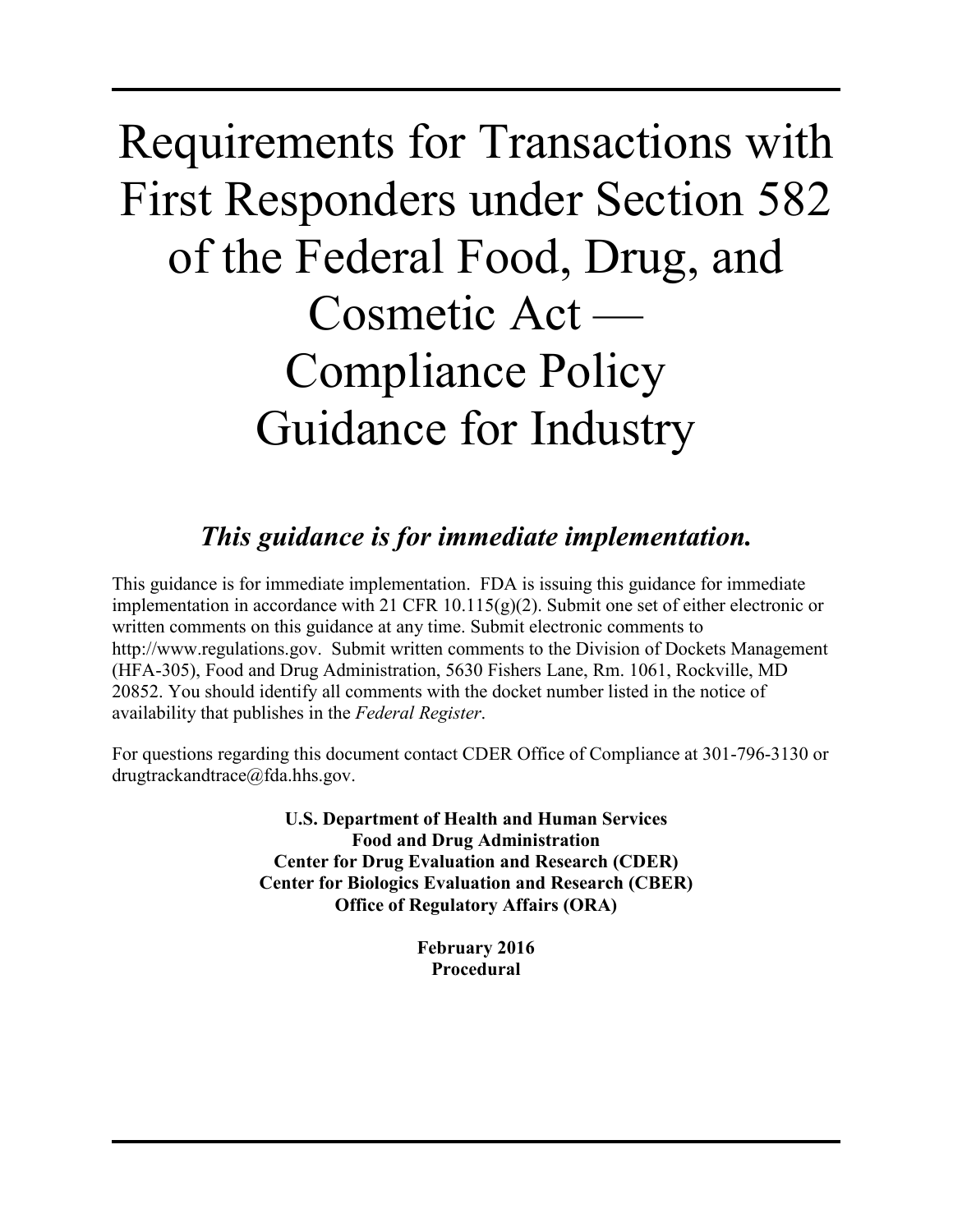# Requirements for Transactions with First Responders under Section 582 of the Federal Food, Drug, and Cosmetic Act — Compliance Policy Guidance for Industry

*Additional copies are available from:*

*Office of Communications, Division of Drug Information Center for Drug Evaluation and Research Food and Drug Administration 10001 New Hampshire Ave., Hillandale Bldg., 4th Floor Silver Spring, MD 20993 Phone: 855-543-3784 or 301-796-3400; Fax: 301-431-6353 Email: druginfo@fda.hhs.gov <http://www.fda.gov/Drugs/GuidanceComplianceRegulatoryInformation/Guidances/default.htm> and/or Office of Communication, Outreach and Development Center for Biologics Evaluation and Research Food and Drug Administration 10903 New Hampshire Ave., Bldg. 71, Room 3128 Silver Spring, MD 20993 Phone: 800-835-4709 or 240-402-7800 Email: ocod@fda.hhs.gov*

*<http://www.fda.gov/BiologicsBloodVaccines/GuidanceComplianceRegulatoryInformation/Guidances/default.htm>*

**U.S. Department of Health and Human Services Food and Drug Administration Center for Drug Evaluation and Research (CDER) Center for Biologics Evaluation and Research (CBER) Office of Regulatory Affairs (ORA)**

> **February 2016 Procedural**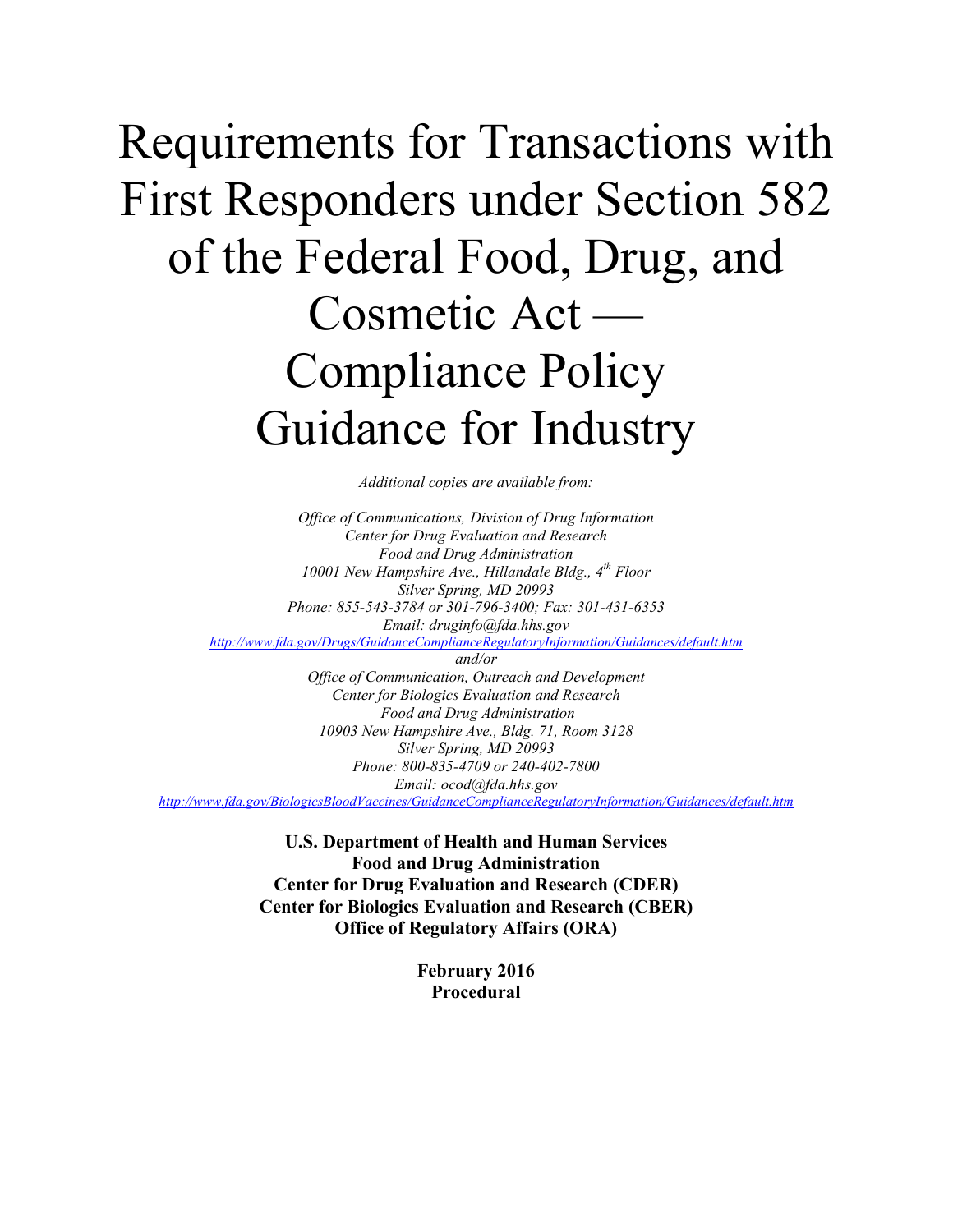## **TABLE OF CONTENTS**

| IV. SECTION 582 REQUIREMENTS FOR TRANSACTIONS WITH FIRST                      |  |
|-------------------------------------------------------------------------------|--|
| A. For trading partners transfering ownership of product to first responders4 |  |
|                                                                               |  |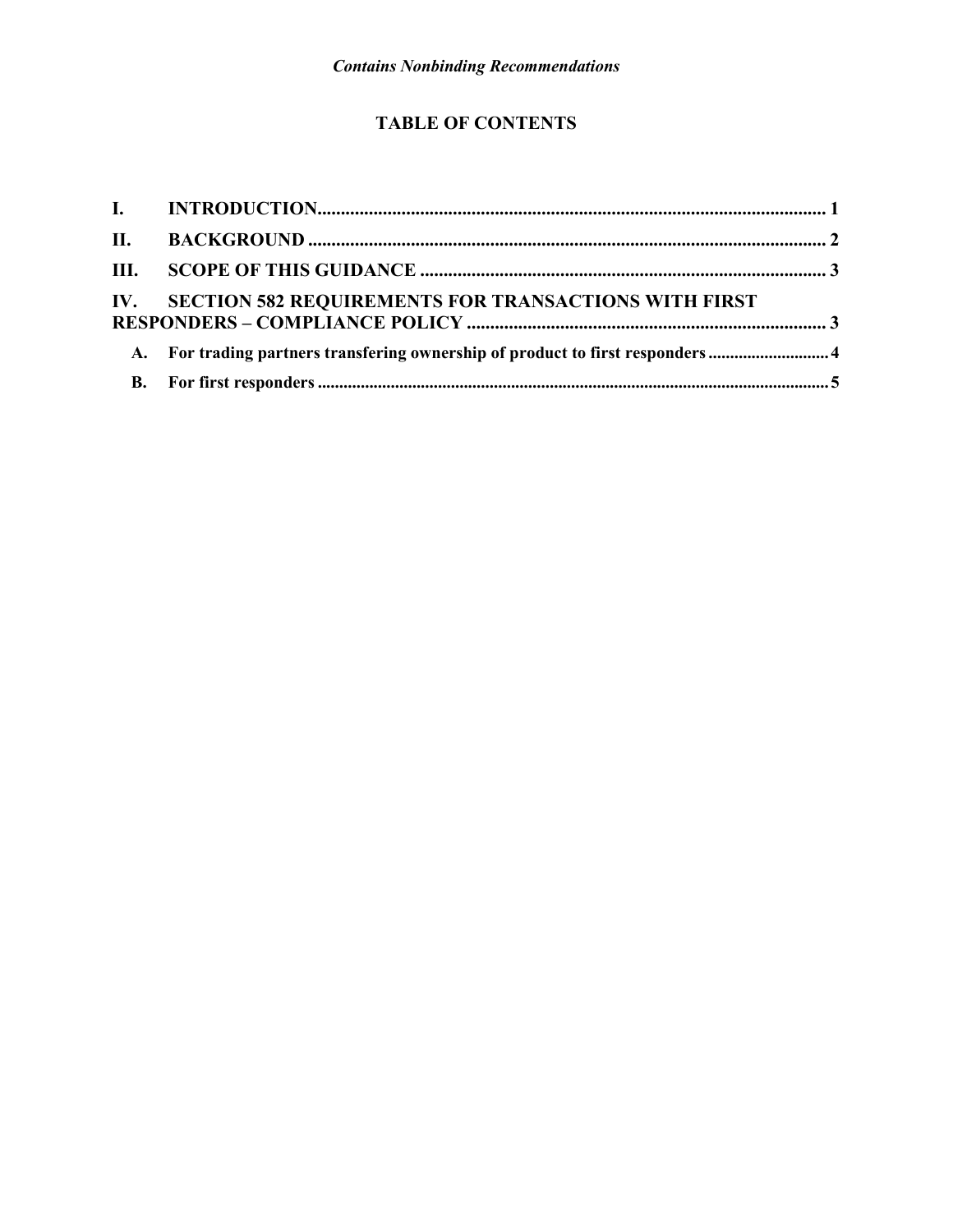# **Requirements for Transactions with First Responders under Section 582 of the Federal Food, Drug, and Cosmetic Act— Compliance Policy Guidance for Industry[1](#page-3-0)**

This guidance represents the current thinking of the Food and Drug Administration (FDA or Agency) on this topic. It does not establish any rights for any person and is not binding on FDA or the public. You can use an alternative approach if it satisfies the requirements of the applicable statutes and regulations. To discuss an alternative approach, contact the FDA staff responsible for this guidance as listed on the title page.

## **I. INTRODUCTION**

This guidance addresses the compliance of dispensers<sup>[2](#page-3-1)</sup> that engage in transactions<sup>[3](#page-3-2)</sup> with first  $responders<sup>4</sup>$  $responders<sup>4</sup>$  $responders<sup>4</sup>$  and the compliance of first responders with the provisions in section 582 of the Federal Food, Drug, and Cosmetic Act (FD&C Act) (21 U.S.C. 360eee-1) related to the exchange of product tracing information (i.e., transaction information, transaction history, and transaction statements) and verification. This guidance also addresses the compliance of trading partners<sup>[5](#page-3-4)</sup> that engage in transactions with first responders with the requirement for conducting business only with authorized trading partners. The requirements related to the exchange of product tracing information took effect on July 1, 2015 for dispensers. Requirements for verification and conducting business only with authorized trading partners went into effect for all trading partners on January 1, 2015.

This guidance describes FDA's compliance policy regarding certain requirements in section 582 of the FD&C Act for transactions with first responders. Specifically, FDA does not intend to take action against a dispenser who transfers ownership of a product<sup>[6](#page-3-5)</sup> directly to a first responder without providing product tracing information to the first responder, as required by sections  $582(c)(1)(A)(ii)-(iv)$  and  $(d)(1)(A)(ii)$  of the FD&C Act, provided that the conditions enumerated in Section IV. A of this guidance are met. FDA also does not intend to take action against trading partners who conduct business with a first responder that is not "authorized" as a

<span id="page-3-0"></span><sup>&</sup>lt;sup>1</sup> This guidance has been prepared by the Office of Compliance in the Center for Drug Evaluation and Research (CDER) in cooperation with the Center for Biologics Evaluation and Research (CBER) and the Office of Regulatory Affairs (ORA) at the Food and Drug Administration.

<span id="page-3-1"></span><sup>&</sup>lt;sup>2</sup> "Dispenser" is defined under FD&C Act § 581(3).

<span id="page-3-4"></span><span id="page-3-3"></span>

<span id="page-3-2"></span><sup>&</sup>lt;sup>3</sup> "Transaction" is defined under FD&C Act § 581(24).<br><sup>4</sup> For the purpose of this guidance, the term "first responder" is defined in Section III. of this guidance.<br><sup>5</sup> "Trading partner" is defined under FD&C Act § 581(23 considered trading partners under FD&C Act  $\S 581(23)(B)$ , the requirements of sections 582(a)-(e) are not applicable to them.<br><sup>6</sup> "Product" is defined under FD&C Act  $\S$  581(13).

<span id="page-3-5"></span>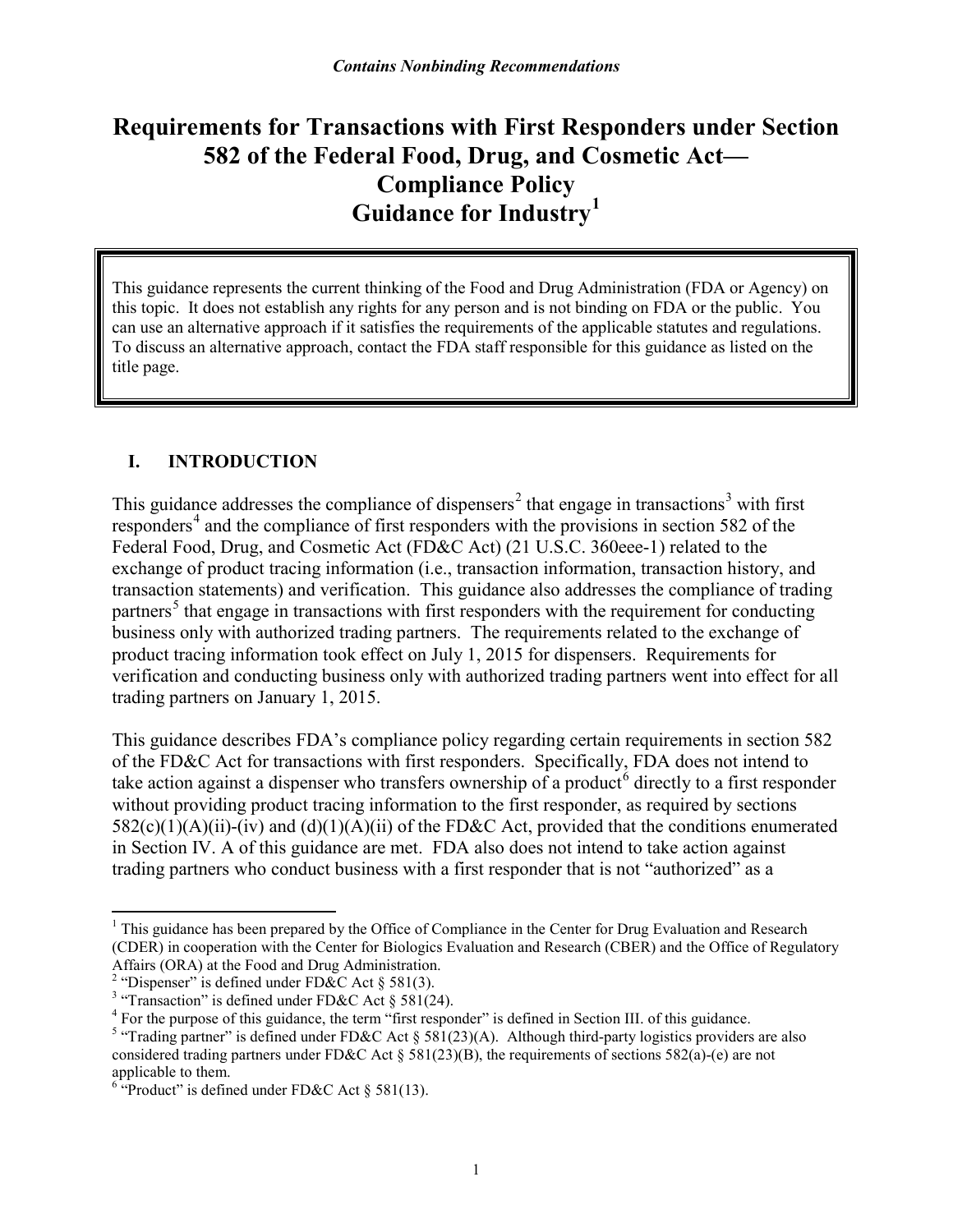dispenser within the meaning of section  $581(2)(D)$  of the FD&C Act. In addition, FDA does not intend to take action against a first responder who: (1) accepts ownership of product without first receiving the product tracing information as required by section  $582(d)(1)(A)(i)$  of the FD&C Act and does not capture and maintain product tracing information as required by section 582(d)(1)(A)(iii) of the FD&C Act; or (2) does not comply with the dispenser requirements for verification of suspect or illegitimate product described in section 582(d)(4) of the FD&C Act. This compliance policy is in effect until further notice by FDA.

In general, FDA's guidance documents do not establish legally enforceable responsibilities. Instead, guidances describe the Agency's current thinking on a topic and should be viewed only as recommendations, unless specific regulatory or statutory requirements are cited. The use of the word should in Agency guidances means that something is suggested or recommended, but not required.

### **II. BACKGROUND**

The Drug Supply Chain Security Act (DSCSA) (Title II of Public Law 113-54) was signed into law on November 27, 2013. The DSCSA outlines critical steps to build an electronic, interoperable system to identify and trace products as they are distributed in the United States. Section 202 of the DSCSA added sections 581 and 582 to the FD&C Act, which set forth various definitions and requirements for trading partners.

To help build the product tracing system envisioned by the DSCSA, trading partners generally are required under sections  $582(b)(1)$ , (c)(1), (d)(1), and (e)(1) of the FD&C Act to provide subsequent purchasers of product with specific product tracing information. Trading partners are also generally required under sections  $582(b)(4)$ , (c)(4), (d)(4) and (e)(4) to have systems in place to enable the verification of suspect and illegitimate product. Furthermore, sections  $582(b)(3)$ , (c)(3), (d)(3), and (e)(3) specify that the trading partners of manufacturers, wholesale distributors, dispensers, and repackagers must be "authorized" within the meaning of section 581(2) of the FD&C Act.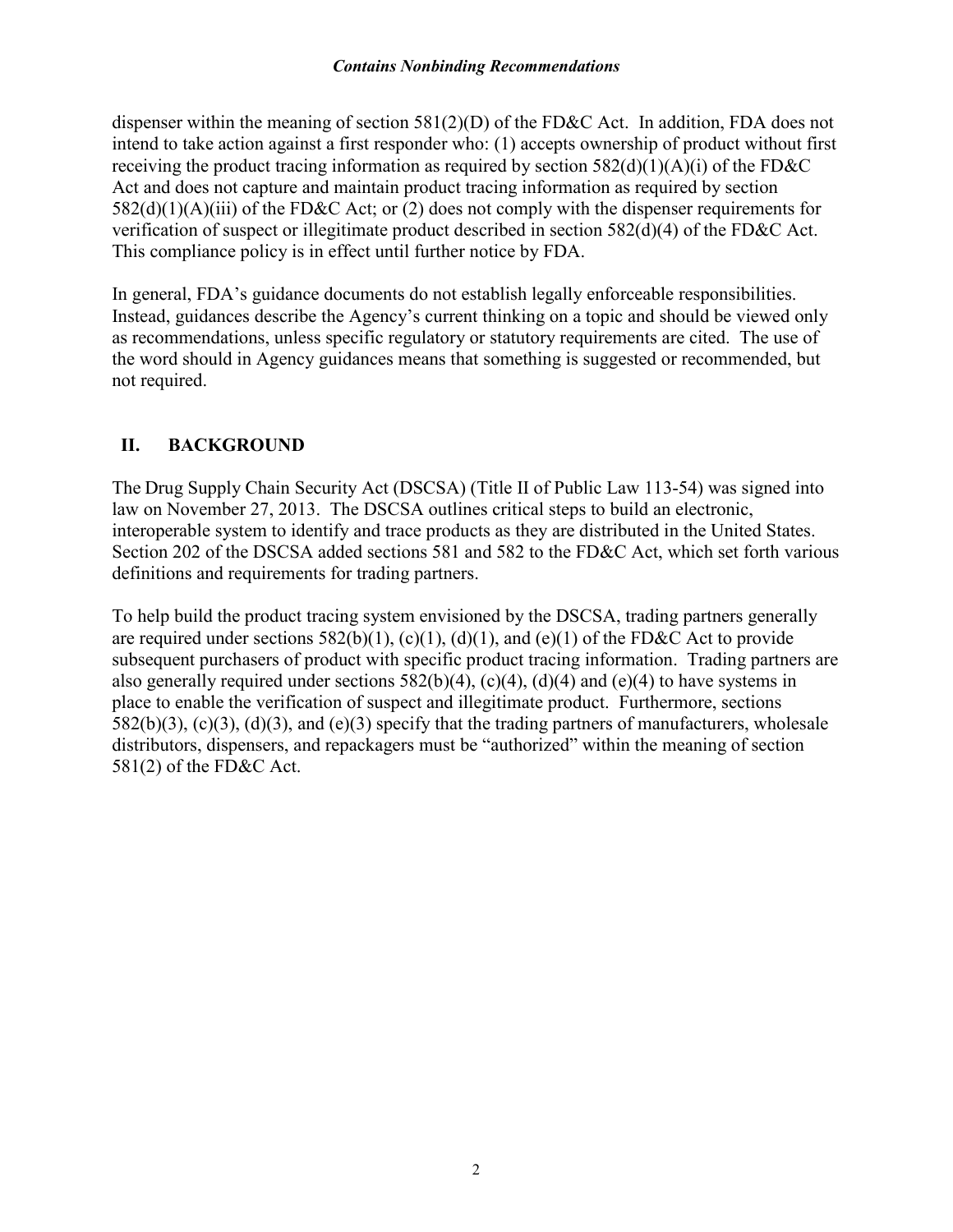#### **III. SCOPE OF THIS GUIDANCE**

This guidance applies to transactions between a trading partner and a first responder.<sup>[7](#page-5-0)</sup> For the purpose of this guidance, a "first responder" is any person: (1) who is authorized by law to administer a product in accordance with section 503(b)(1) of the FD&C Act, (2) is responsible for the emergency treatment of ill or injured persons, and (3) provides such emergency treatment outside of a health care facility. <sup>[8](#page-5-1)</sup> First responders may include employees of Federal, State, and local law enforcement, and governmental and nongovernmental fire/rescue and ambulance services.

#### **IV. SECTION 582 REQUIREMENTS FOR TRANSACTIONS WITH FIRST RESPONDERS – COMPLIANCE POLICY**

FDA understands that some dispensers, such as hospital pharmacies, provide prescription drugs to first responders for use in the emergency treatment of ill or injured persons – often in small quantities or on a periodic basis – and that such dispensers may lack the resources to provide product tracing information for these transactions. FDA also understands that some first responders may not meet the definition of "authorized" dispensers under section 581(2) of the FD&C Act because they do not have a valid license under state law. Nevertheless, they may be authorized, in accordance with applicable law, to administer certain products without a license, such as pursuant to proscribed standards of practice and medical treatment protocols. FDA also recognizes that first responders may lack the resources to comply with certain requirements under section 582(d) of the FD&C Act, including receipt, capture and maintenance of product tracing information and verification.

<span id="page-5-0"></span> $<sup>7</sup>$  As a general matter, we note that some, but not all, activities covered by the compliance policy described in this</sup> guidance might also be subject to certain statutory exemptions recognized in sections 581 and 582 of the FD&C Act. For example, section 581(24)(B) specifies eighteen exemptions from the definition of "transaction," which, in turn, make the product tracing requirements specified in sections  $582(c)(1)(A)$  and  $(d)(1)(A)$  inapplicable to activities covered by those exemptions. This guidance does not interpret the scope of section 581(24)(B) or other statutory exemptions described in sections 581 and 582.

<span id="page-5-1"></span><sup>&</sup>lt;sup>8</sup> Examples of health care facilities include physician offices, hospital emergency rooms, and urgent care centers. Although health care practitioners are not included within the definition of "first responder" under this guidance when providing treatment in a health care facility, we note that certain health care practitioners who meet the definition of "dispenser" under section 581(3) are nevertheless exempt from certain requirements of section 582(d) of the FD&C Act. Under section 582(d)(5) of the FD&C Act, the requirements of section 582(d)(1) and (d)(4) do not apply to "licensed health care practitioners authorized to prescribe or administer medication under State law or other licensed individuals under the supervision or direction of such practitioners who dispense or administer product in the usual course of professional practice."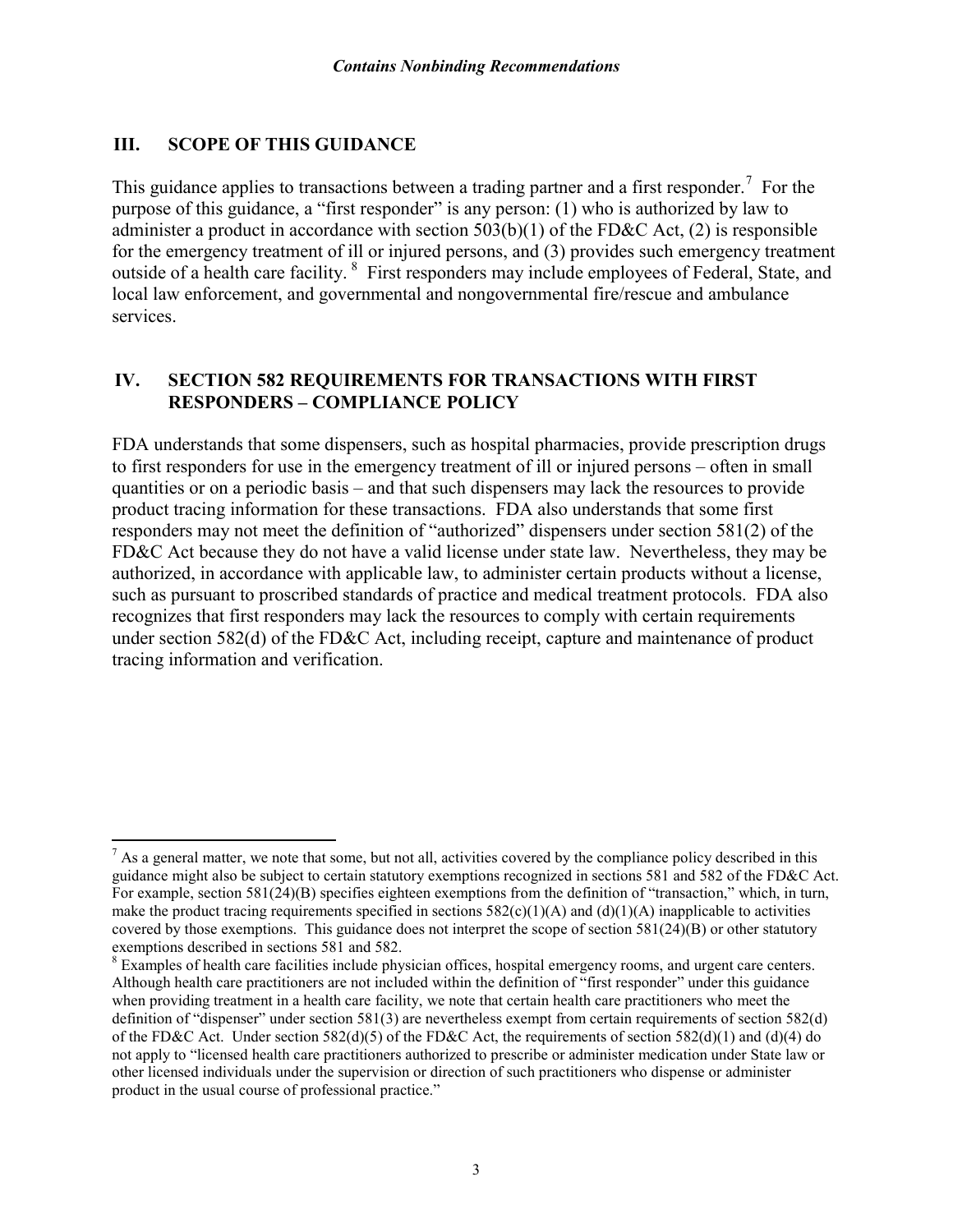To minimize possible disruptions to the activities of first responders, FDA does not intend to take action against certain trading partners and first responders as described below. This compliance policy is in effect until further notice by FDA.

#### **A. For trading partners transferring ownership of products to first responders**

FDA does not intend to take action against a dispenser who transfers ownership of product directly to a first responder where the dispenser does not provide the first responder with product tracing information (i.e., a transaction information, transaction history, and transaction statement), as required by sections  $582(c)(1)(A)(ii)$ -(iv) and  $(d)(1)(A)(ii)$  of the FD&C Act,<sup>[9](#page-6-0)</sup> provided that:

- the dispenser captures and maintains the product tracing information for such transaction (including the creation of the product tracing information, prior to, at the time of transaction, or, if necessary shortly thereafter) for not less than six years after the transaction, as required under sections  $582(c)(1)(A)(v)$  and  $(d)(1)(A)(iii)$  of the FDC& Act; and
- the dispenser provides such product tracing information to the first responder or Secretary, if requested, not less than two business days after receiving the request or in such other reasonable time as determined by the Secretary, based on the circumstances of the request.

FDA also does not intend to take action against a trading partner that transfers ownership of a product to a first responder who is not "authorized" as a dispenser within the meaning of section 581(2)(D) of the FD&C Act.

This compliance policy does not extend to the other requirements of section 582, including the requirement for manufacturers, wholesale distributors, dispensers, and repackagers to verify suspect and illegitimate product (including quarantine, investigation, notification and recordkeeping) under sections  $582(b)(4)$ , (c)(4), (d)(4) and (e)(4) of the FD&C Act, respectively. In addition, this compliance policy does not extend to any other requirement of the FD&C Act that may apply, including sections 503 and 583.

<span id="page-6-0"></span><sup>&</sup>lt;sup>9</sup> A trading partner may meet the definition of more than one entity depending on the activities in which it engages. In the event that a trading partner meets the definition of more than one entity, pursuant to section  $582(a)(1)$ , it must comply with all applicable requirements, but trading partners are not required to duplicate requirements. For guidance on this provision, please refer to ["DSCSA Standards for the Interoperable Exchange of Information for](http://www.fda.gov/downloads/drugs/guidancecomplianceregulatoryinformation/guidances/ucm424895.pdf)  [Tracing of Certain Human, Finished, Prescription Drugs: How to Exchange Product Tracing Information.](http://www.fda.gov/downloads/drugs/guidancecomplianceregulatoryinformation/guidances/ucm424895.pdf)"